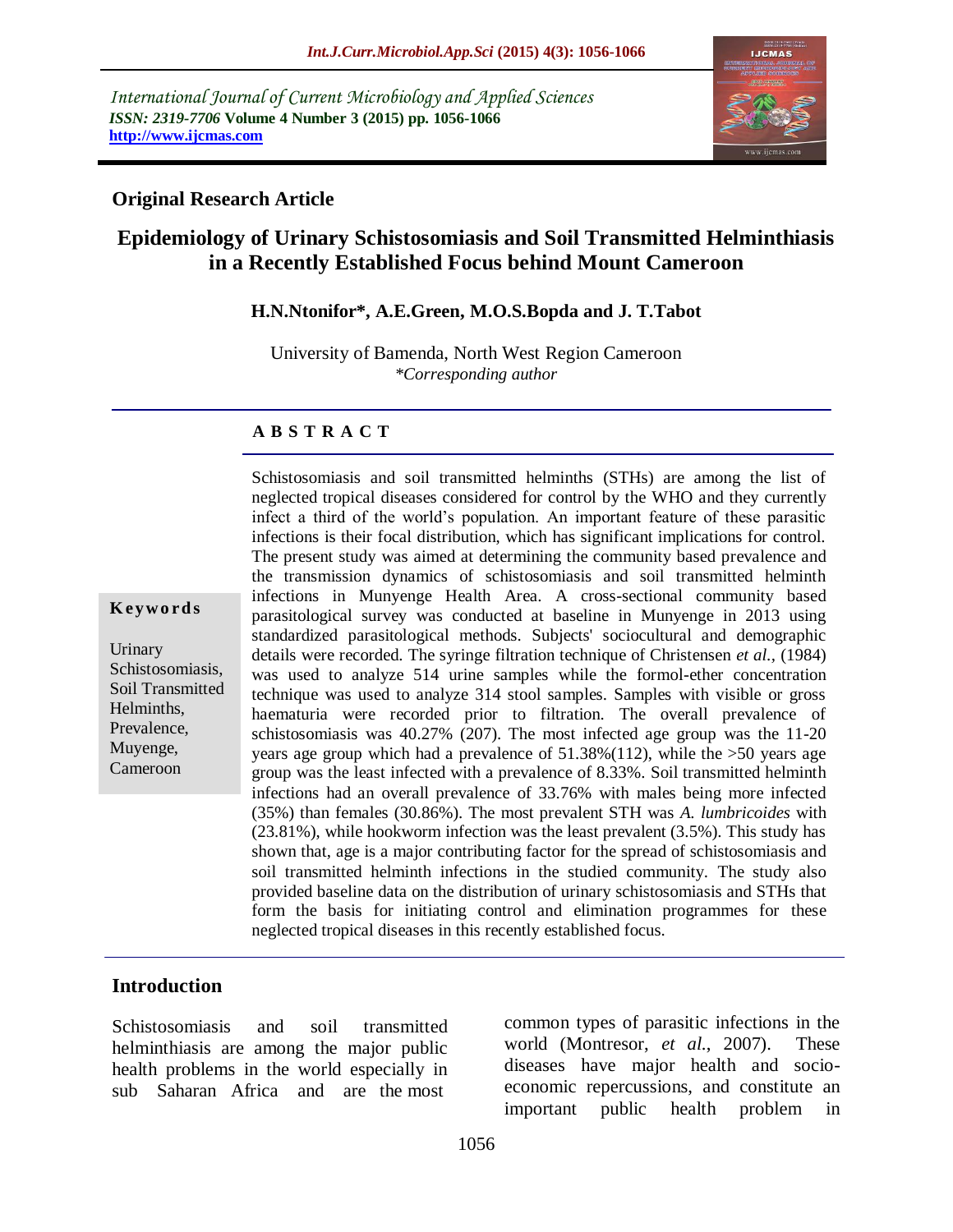developing countries (WHO, 2002). Although there are several factors that increase morbidity and mortality due to schistosomiasis and soil transmitted helminthiasis in the world, lack of personal and environmental sanitation, limited access to clean water, overcrowding and low socioeconomic conditions are the major ones (Tekeste, *et al.,*2013). The prevalence of human helminth infections has been reported in many rural communities of the developing world with emphasis on soiltransmitted helminthiasis (STH) and schistosomiasis (WHO, 2008; Utzinger, *et al*., 2009). WHO (1998) estimated the common STH infections in the world as: 250 million cases for Ascariasis, 151 million cases of hookworm diseases, 100 million cases of Strongyloidiasis and 45.5 million cases of Trichuriasis and global estimates of infections had been put at over 2 billion, of which ascariasis accounts for about 1.6 billion while trichuriasis and hookworm amount to about 700-800 million.

Schistosomiasis which is considered the second most important water-based parasitic infection after malaria in terms of public health and economic impact affects 200 million people with over 600 million at risk of the disease (WHO, 2008). In Cameroon, schistosomiasis and STH infections are endemic with rural areas being more infected than urban areas (Ndamukong, *et al.*, 2000; Tchuente, *et al.,* 2003, Nkuo-Akenji, *et al.,* 2006, Nkengasong *et al.*, 2010, Mbuh, et al., 2012).

These infections contribute significantly to the vulnerability of our rural populations. Despite more than a decade of serious intervention, they persist in many rural areas. The study was conducted to determine the prevalence, and risk factors related to the transmission of schistosomiasis and soiltransmitted helminth infections in Munyenge.

## **Materials and Methods Study Area**

The study was carried out in the Munyenge health area about 27 km from Muyuka town in Muyuka. subdivision. Munyenge lies at the foot (behind) of Mount Cameroon with a population of about 15,000 inhabitants. This area is found in the rain forest of the South West Region; with very rich volcanic soils encouraging farming activities. The principal occupation of the people is farming with their main cash crops being cocoa and plantains. It is bounded to the West by Lykoko native, to the East by Masone, to the North by Mount Cameroon and to the North East by Mbonge sub division. It is 1000 meters above sea level. Munyenge health area harbours four small outlet springs situated in the middle of the village. The main source of water for residents of this area is springs. The springs are divided into the female and male sections where all members of the community use for their daily activities. Drinking water, bathing and washing of dresses and household utensils is carried out here. The area is prone to very high average temperatures of about  $24-27^{\circ}C$ which favour high release of cercariae into the waters.

## **Study design**

A cross sectional survey was carried out in which urine and stool samples were collected from the population and examined to estimate the prevalence of schistosomiasis and soil transmitted helminths in Muyenge. The population examined comprised of individuals between the ages of 2 - 71 years.

## **Stool sample collection and processing**

Patients were given labelled stool containers with tight covers bearing serial numbers of the subjects and were asked to put about 4 g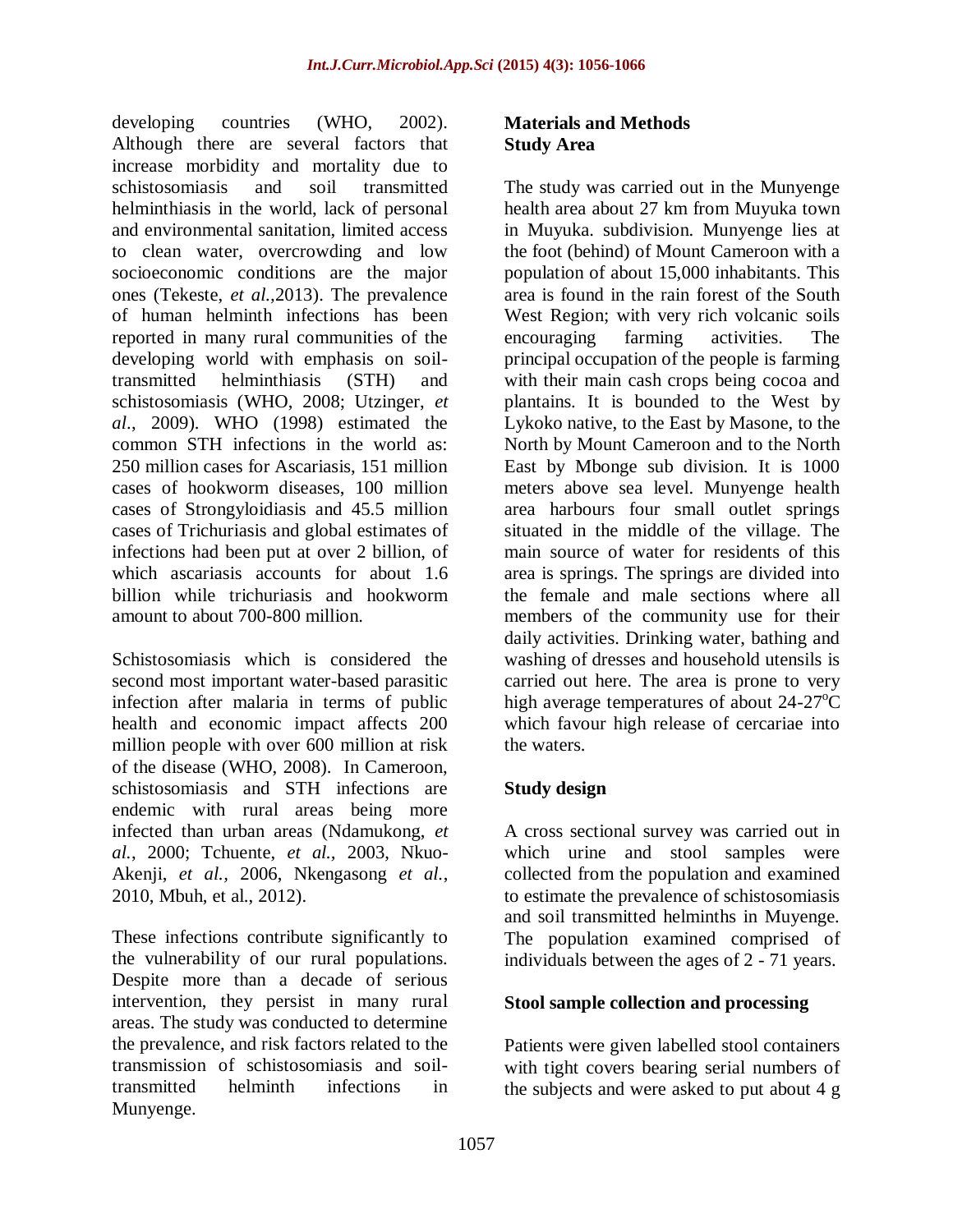of stool in it. All the stool samples were processed using the formol-ether concentration technique (Christensen, *et al*., 1984). The slides were examined under the light microscope at X100 and X400 magnifications. A small portion of the stool samples were also preserved in 10% formalin for repeating the tests whenever required.

### **Urine Procedures**

Each participant was given a sterile, wide mouthed, screw capped plastic bottle carrying their identification numbers and well instructed on how to collect the urine samples. A total of 514 urine samples were collected between 11 hours – 14 hours, and after exercise to ensure maximum excretion of eggs. The Urine samples were then transported to the University of Buea Life Science laboratory where they were examined using the syringe filtration technique (Christensen, *et al*., 1984). Haematuria was determined by visual observation of urine samples and reagent strips.

### **Socio demography and risk factor assessment**

A well structured questionnaire based on the known risk factors for schistosomiasis and STHs was administered to 425 subjects. The questionnaires addressed socio-demographic information, hand washing, shoe wearing, urination in streams, presence of toilet and its usage, water source for domestic use and other risk factors around.

#### **Data analysis**

Data collected from the field was entered and analysed using the Statistical Package for Social Scientists (SPSS) version 16. Differences in prevalence of infection among different groups were tested for

statistical significance using the Chi-square test. The student's t-test was used to determine the difference in mean age between males and females. The significance level was set at a p-value of 0.05.

#### **Ethical considerations**

This study was carried out with the approval of the Ethical Review Committee on Health Research, regional delegation of health for the South West Region Buea, Cameroon. Informed written consent was obtained from each study participant. Each participant was free to withdraw consent at any time. All personal information of the participants was treated strictly confidential.

### **Result and Discussion**

### **Socio-demographic characteristics of study subjects**

A total of 514 individuals participated in the parasitological survey (275 females and 239 males). Individuals were categorized into various age groups as shown on Figure 1. The most strongly represented age group was the 11-20 years age group while the least represented was the >50 years age group. The study population ranged from 2- 72 years with a mean age of 17.12 years. All subjects submitted urine samples while 314 (61.09%) of same population submitted stool samples.

### **Prevalence of urinary schistosomiasis and soil transmitted helminths**

Results obtained showed that out of the 514 participants examined for urinary schistosomiasis, 207 individuals were infected giving an overall prevalence of 40.27% (Table 1).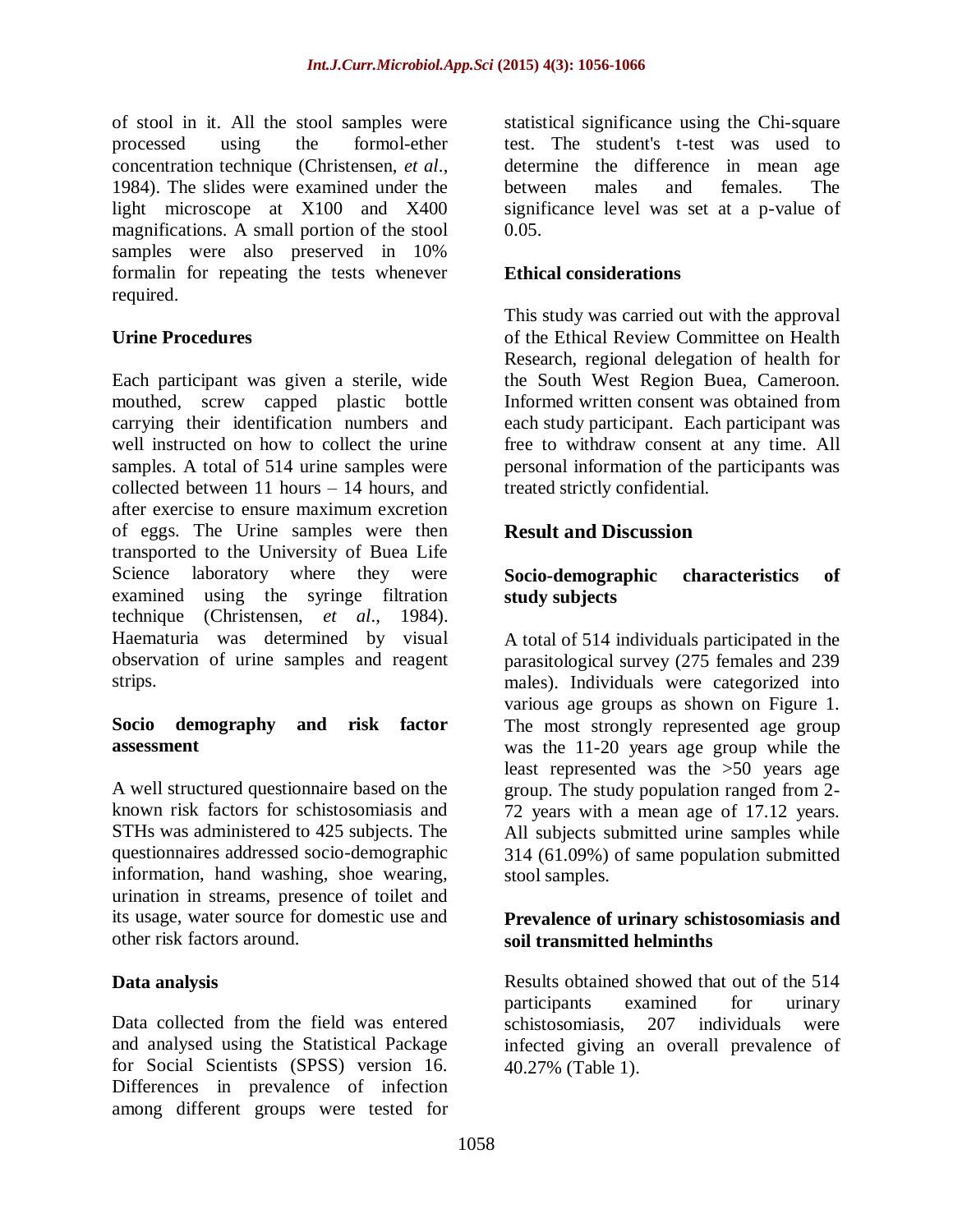#### *Int.J.Curr.Microbiol.App.Sci* **(2015) 4(3): 1056-1066**

| <b>Sex</b> |     |        | No. examined No. infected Prevalence (%) |  |
|------------|-----|--------|------------------------------------------|--|
|            |     |        |                                          |  |
| Males      | 239 | 82.    | 34.31                                    |  |
| Females    | 275 | 125    | 45.46                                    |  |
| Total      | 514 | 21 Y 7 | 10 27                                    |  |

**Table 1** Sex related prevalence of Schistosomiasis

**Table** 2: Age related prevalence of urinary schistosomiasis

| Age group (years) No. examined No infected Prevalence (%) |     |     |       |
|-----------------------------------------------------------|-----|-----|-------|
| $0 - 5$                                                   | 36  | 11  | 30.56 |
| $6 - 10$                                                  | 137 | 52  | 37.96 |
| $11 - 20$                                                 | 218 | 112 | 51.38 |
| $21 - 30$                                                 | 44  | 18  | 40.91 |
| $31 - 40$                                                 | 34  | 10  | 29.41 |
| $41 - 50$                                                 | 33  | 3   | 9.09  |
| >50                                                       | 12  |     | 8.33  |
| <b>Total</b>                                              | 514 | 207 | 40.27 |

**Table 3**: Sex related prevalence of soil-transmitted helminth infections

| <b>Sex</b>                                          | No.<br>examined | No infected (Prevalence) |             |          |            |
|-----------------------------------------------------|-----------------|--------------------------|-------------|----------|------------|
|                                                     |                 | A. lumbricoides          | T trichiura | Hookworm | Total      |
| Males                                               | 140             | 40(26.43)                | 6(4.29)     | 6(4.29)  | 52(37.14)  |
| Females                                             | 174             | 38(21.71)                | 11(6.29)    | 5(2.86)  | 54 (31.03) |
| Total                                               | 314             | 78 (24.84)               | 17(5.4)     | 11(3.5)  | 106(33.76) |
| $\chi^2$ = 4.53; df = 2; p > 0.05 (Not significant) |                 |                          |             |          |            |

**Table** 4: Age related prevalence of soil-transmitted helminth infections

| Age group (years) | No. examined | No infected (Prevalence) |              |                |       |
|-------------------|--------------|--------------------------|--------------|----------------|-------|
|                   |              | A. lumbricoides          | T. trichiura | Hookworm       | Total |
|                   |              |                          |              |                |       |
| $0 - 5$           | 26           | 9(34.62)                 | 2(7.69)      | $\overline{0}$ | 42.31 |
| $6 - 10$          | 108          | 24 (22.22)               | 6(5.56)      | 2(1.85)        | 29.63 |
| $11-20$           | 110          | 32 (29.09)               | 6(5.46)      | 6(5.46)        | 40    |
| $21-30$           | 20           | 2(10)                    | 1(5)         | 0              | 15    |
| $31 - 40$         | 19           | 4(21.05)                 | $\theta$     | 1(5.26)        | 26.32 |
| $41 - 50$         | 23           | 4(17.39)                 | 1(4.35)      | 2(8.7)         | 30.44 |
| >50               | 8            | 3(37.5)                  | 1(12.5)      | 0              | 50    |
| <b>Total</b>      | 314          | 78 (24.84)               | 17(5.4)      | 11(3.5)        | 33.76 |

 $\chi^2$  = 7.84; df = 12; p > 0.05 (Not significant)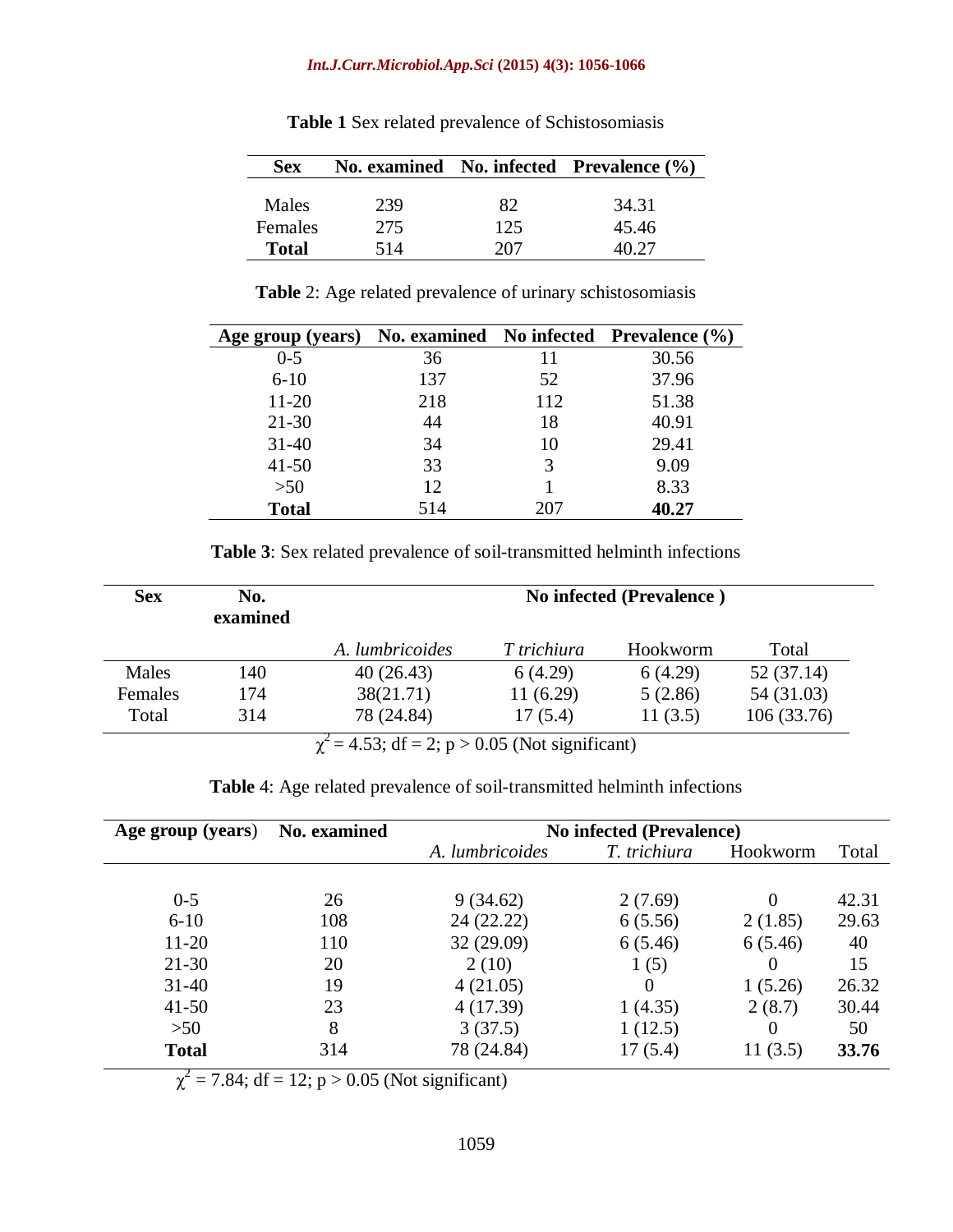#### *Int.J.Curr.Microbiol.App.Sci* **(2015) 4(3): 1056-1066**

| <b>Sex</b>                                                         | <b>No. Examined</b> | No. with Haematuria                               |            | <b>Prevalence of Haematuria</b> |  |
|--------------------------------------------------------------------|---------------------|---------------------------------------------------|------------|---------------------------------|--|
| males                                                              | 239                 | 41                                                |            | 17.15                           |  |
| Females                                                            | 275                 | 56                                                |            | 20.36                           |  |
| Total                                                              | 514                 | 97                                                |            | 18.87                           |  |
|                                                                    |                     | $p = 0.379$ ; $p = 0.001$ ; positively correlated |            |                                 |  |
| <b>Table.6</b> Relationship between occupation and schistosomiasis |                     |                                                   |            |                                 |  |
| Occupation                                                         | No. examined        | <b>No. Infected</b>                               | % Infected | p-value                         |  |
| Farming                                                            | 298                 | 137                                               | 49.1       | 0.001                           |  |
| Teaching                                                           | 15                  | 2                                                 | 13.3       | 0.37                            |  |
| Pupil                                                              | 147                 | 62                                                | 42.2       | 0.05                            |  |
| Medical staff                                                      | 5                   | 0                                                 | $\theta$   | 0.64                            |  |
| Trading                                                            | 49                  | 6                                                 | 12.2       | 0.5                             |  |
| Total                                                              | 514                 | 207                                               |            |                                 |  |

## **Table.5** Sex related Prevalence of haematuria

**Table.7** Analysis of Some Risk Factors Associated to Schistosomiasis and soil transmitted Helminths

| <b>Variable</b>               |                | <b>No of Respondents</b> | Prevalence $(\% )$ | P Value |  |
|-------------------------------|----------------|--------------------------|--------------------|---------|--|
| Type of toilet                | Pit            | 56                       | 18.79              | 0.533   |  |
|                               | Open field     | 242                      | 81.2               | 0.053   |  |
| Wear Shoe<br>always           | Yes            | 27                       | 9.06               | 0.0002  |  |
|                               | N <sub>o</sub> | 271                      | 90.93              | 0.05    |  |
| Urination in or<br>near water | Yes            | 257                      | 86,24              | 0.662   |  |
|                               | N <sub>o</sub> | 34                       | 11,40              | 0.822   |  |
| Water source                  | Spring         | 265                      | 88.93              | 0.005   |  |
|                               | <b>Stream</b>  | 66                       | 22.37              | 0.001   |  |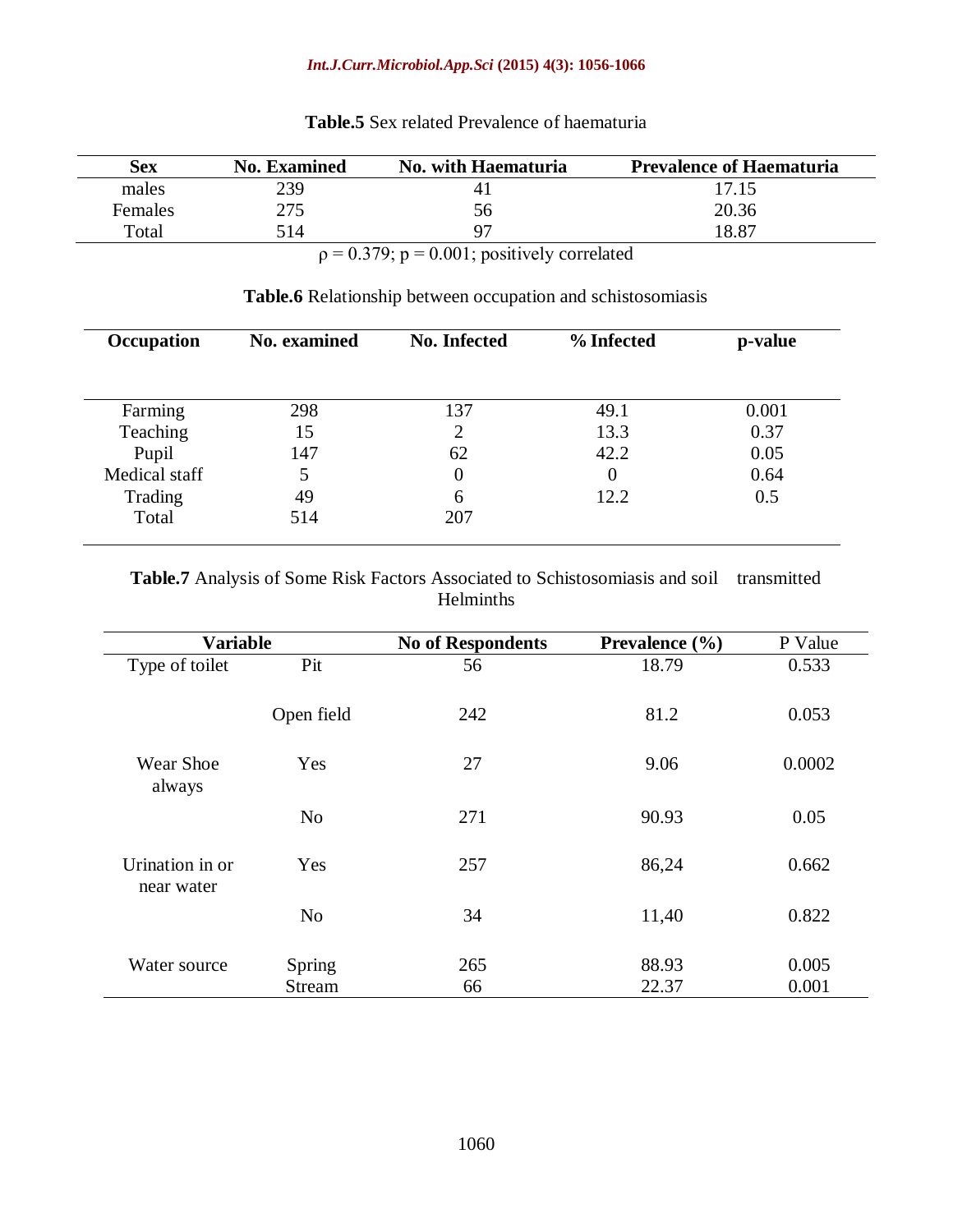

**Figure.1** Frequency of the different age groups in the study population



**Figure.2** Age and sex related Prevalence of Schistosomiasis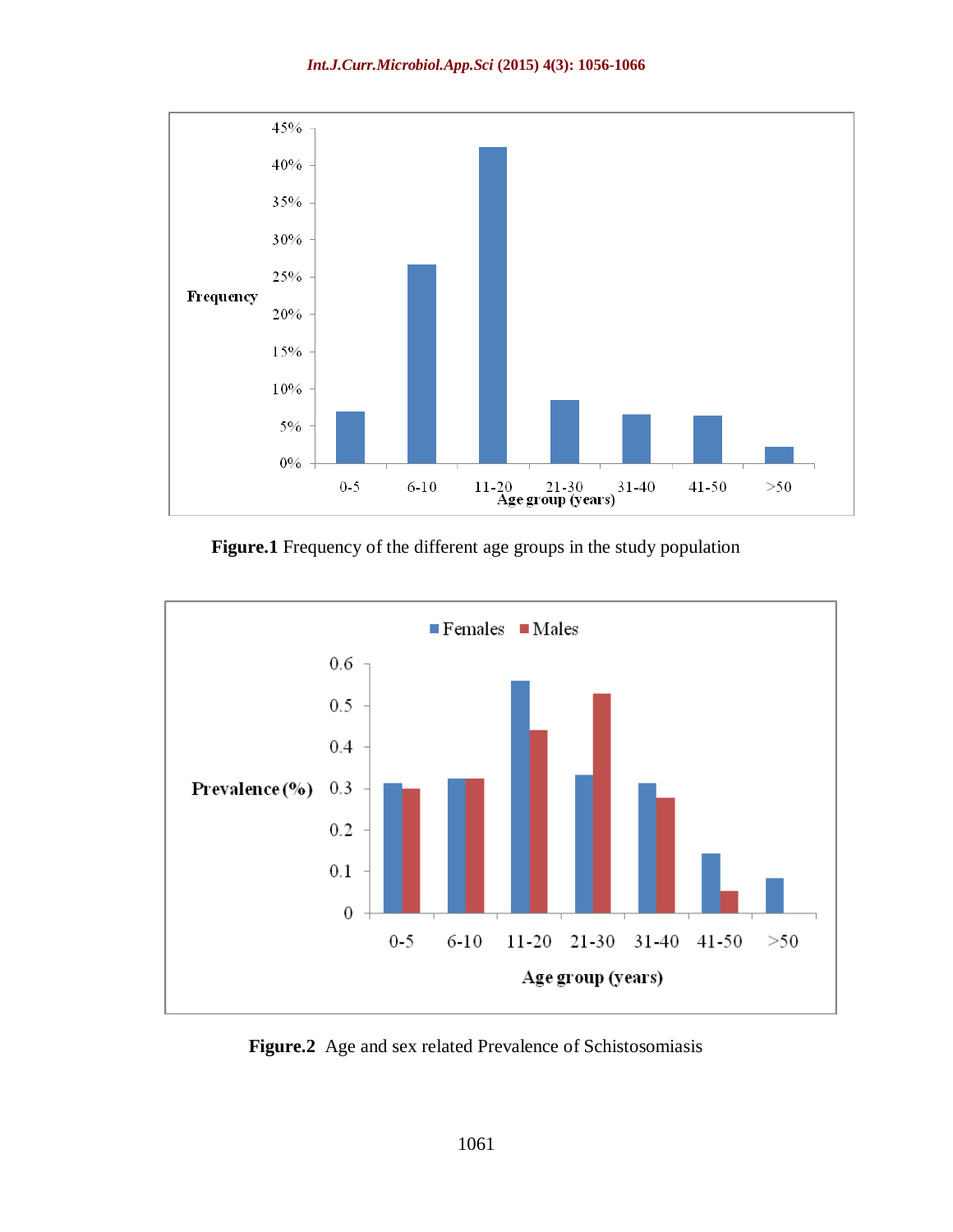

**Figure.3** Comparitive study of the prevalence of schistosomiasis and soil-transmitted helminth infections



**Figure.**4 Co-infection with schistosomiasis and soil transmitted helminth infections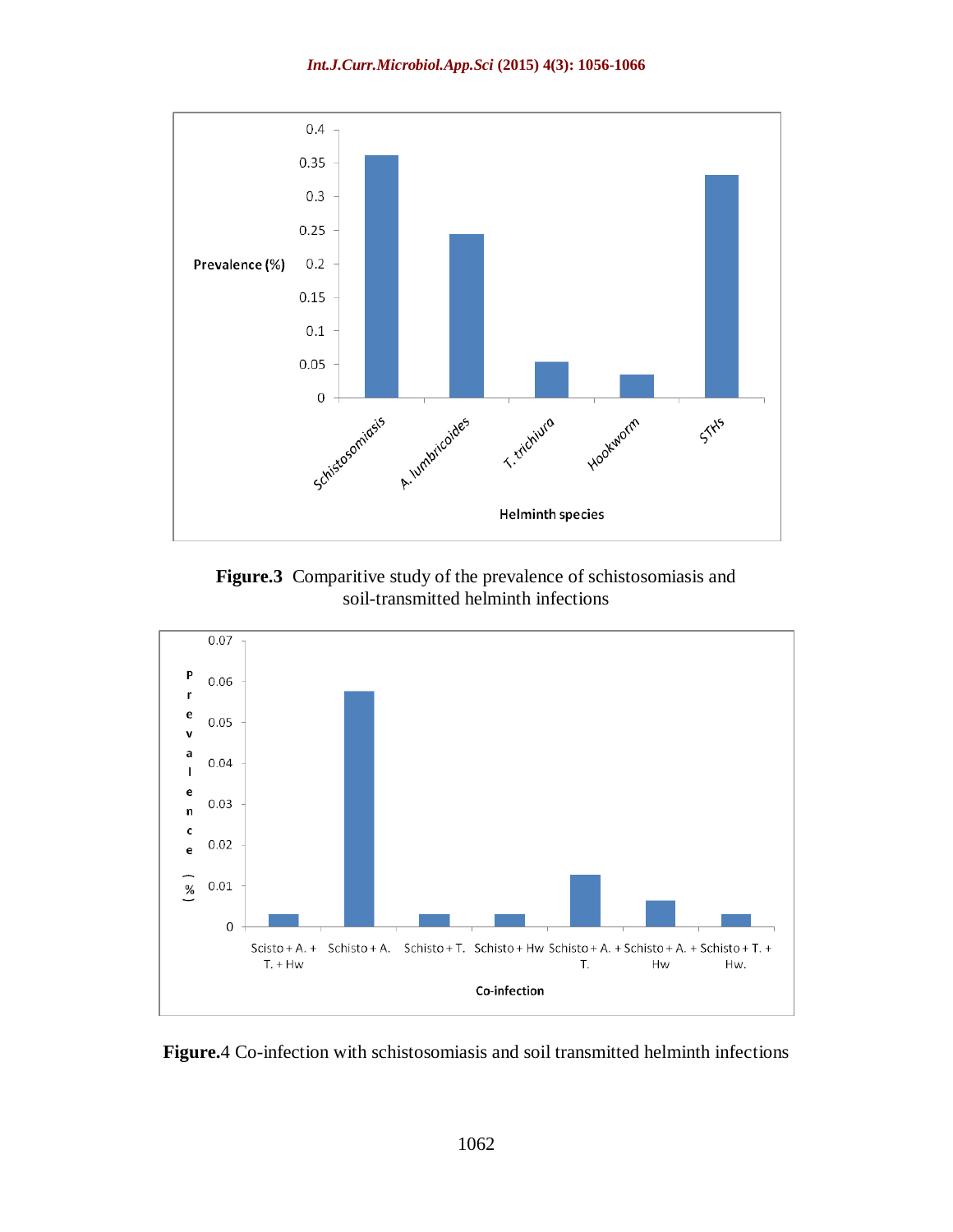The most infected age group was the 11-20 years age group which had a prevalence of 51.38%(112), while the  $>50$  years age group was the least infected with a prevalence of 8.33% (figure 2)*.*

Females were more infected than males except in the 21-30 years age group which showed a striking departure from the trend with males being more infected than females.

Soil transmitted helminth infections had an overall prevalence of 33.76% (Table 3) with males being more infected than females. Prevalence of STH infections in males was 37.14% compared to 31.03% in females. However, the rate of infection was not significantly affected by sex ( $\chi^2 = 4.53$ ; p > 0.05) (Table 4). The most prevalent STH was *A. lumbricoides* (24.84%). In contrast, hookworm infections were least common with a prevalence of 3.5%. Table 4 shows that the >50 years age group had the highest prevalence of infection with *A. lumbricoides* followed closely by the 0-5 years age group. Prevalence of infection across age groups was not significantly affected by age at  $P \leq$ 0.05).

Figure 3 shows the prevalence of schistosomiasis compared to that of STH infections. Schistosomiasis was more prevalent than any STH infection or all STH infections combined. The order of prevalence was schistosomiasis > ascariasis > trichuriasis > hookworm disease. The general prevalence of co-infection is illustrated in Figure 4. Prevalence of coinfection between schistosomiasis and STH infections was 8.97%. Co-infection with schistosomiasis and ascariasis was most common with a prevalence of 5.77% while co-infection with hookworm was least common. Prevalence of haematuria was 18.87% and was more common in females

than in males (Table 5). Table 6 shows the relationship between schistosomiasis and occupation. Farming was the most affected occupation, followed closely by the pupils.

Out of the 425 questionnaires that were administered, only 298 (70.11) of the respondents answered and returned them. Illiterate parents were interviewed orally in pidgin by the researchers. Out of those who responded, the majority of them used open fields as toilets (81.2%). Equally most of the respondents always moved bear footed while farming (90.93) while 88.93 of them used spring water for their various water contact activities Table 7.

Schistosomiasis and Soil transmitted helminth infections are among the most prevalent afflictions of humans who live in areas of poverty in the developing world. Due to the geographic overlap of these afflictions and their impact on children and adolescents, World Health Organization (WHO); the World Bank; and other United Nations agencies and bilateral, and civil society are working to integrate STH and Schistosomiasis control through a program of periodic school-based targeted Antihelminthic drug treatments (Crompton, 1999, Alemu, *et al.,* 2011). The overall prevalence of urinary schistosomiasis (40.27%) recorded in the study population is much lower than the school based prevalence reported by Ntonifor *et al.* (Ntonifor, *et al*, 2012) in the same area (78%). The reason for this difference could be due to the awareness through sensitization in the last survey and health education, which must have resulted to some preventive actions and also due to chemotherapy of some of the infected school children since it was a new focus. After the health education, the village head also instituted a periodic cleaning up of the springs which used to be the principal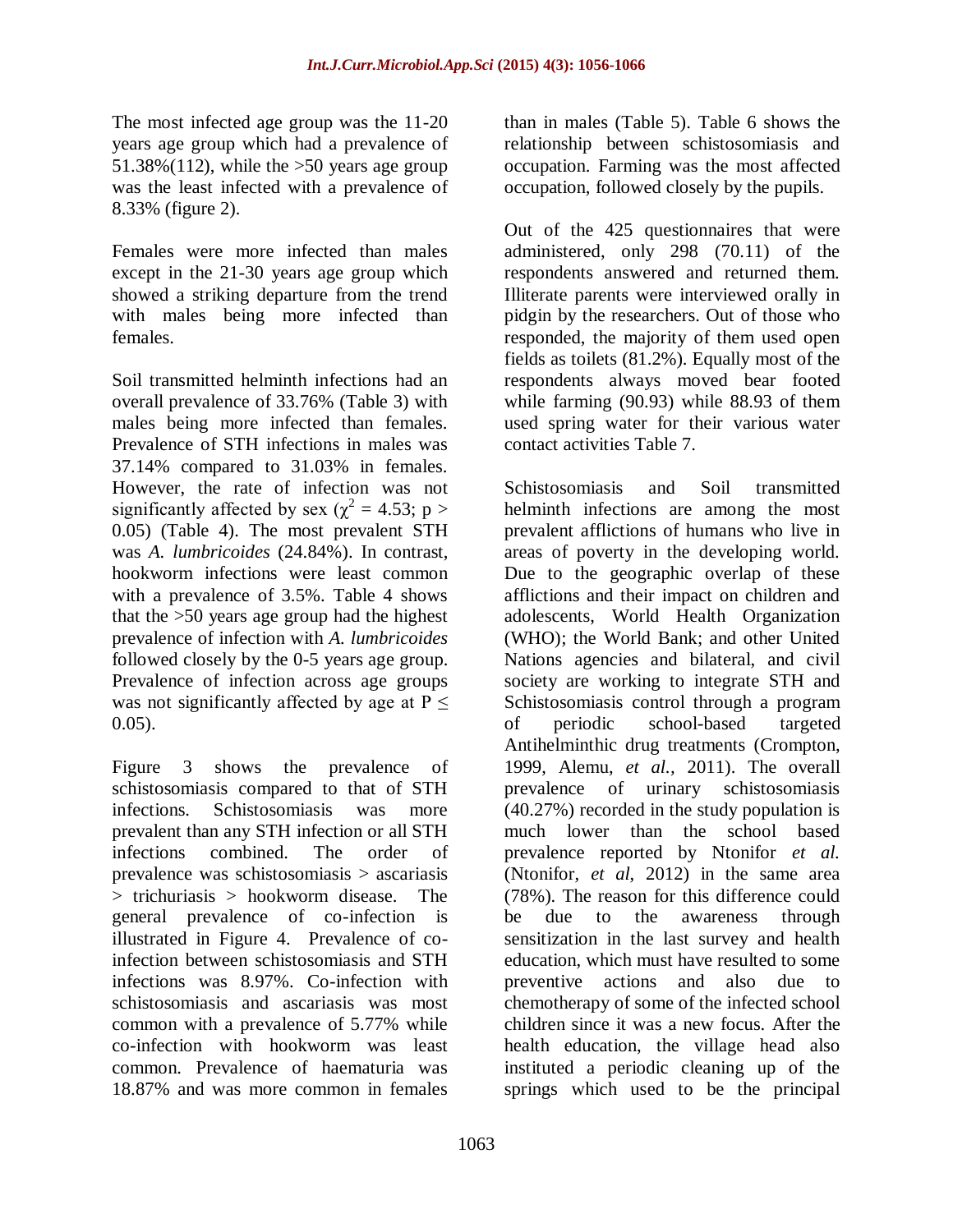habitats of the snail vectors. Equally, school children are generally the most infected age groups and this further explains the high prevalence observed by Ntonifor *et al.,* (Utzinger *et al*., 2009). In this study prevalence of schistosomiasis and STHs appear to be intimately associated with age. Children were found to be at the greatest risk of infection with *S. haematobium* with the  $11 - 20$  years age group being at the highest risk of infection with a prevalence of 51.38%. This is in consonant with trends established in schistosomiasis surveys carried out in Cameroon (Tchuente et al., 2003, Ntonifor *et al., 2012*)) as well as other parts of Africa (Aryeetel *et al*., 2000). Being very playful and ignorant, the children bathe and play in the streams more frequently. Young adults and the elderly were less likely to be infected than children of school age with the risk of infection decreasing with increase in age. The  $>50$  years age group was least infected with a prevalence of 8.33%.

Equally in this study, females were more infected than males. This may be related to socio-cultural factors. Women have more contact with surface water through bathing, fetching water, washing cloths and household utensils than males. Similar observations were recorded in Nigeria (Udonsi, 1990, Ntonifor and Ajayi , 2005). A striking departure from this trend was observed in the 21-30 years age group whereby the males were more infected than the females. This might reflect changing socio-cultural values. The society is departing from traditional domestic roles assigned to women with concomitant reduction of risks. In contrast, males in this age group were more involved in agricultural activities especially cocoa farming and other activities that brought them in closer contact with infected streams. The overall prevalence of soil transmitted

helminth infections was 33.76%. This infection rate was quite low. This was most likely due to the deworming program for control of STHs that was currently going on in the study area. The study observed that adults in the community (>50 years age group) were more important epidemiologically than school-aged children in the transmission of STHs.

This might be due to the fact that this is the most active age group, daily involved in agriculture and outdoor activities that put them at greater risk of infection with STHs. Unfortunately, this group is largely ignored by the deworming exercise which is targeted at school age children. Thus infection with STHs would tend to amplify in this age group. Such heavily infected age groups would equally impact environmental contamination with ova considerably. Cases of double and triple infections were also noted as previously recorded by other researchers(Montresor *et al*., 1998, Mbuh *et al*., 2012.).

The analyses showed that, A*. lumbricoides* and *T. trichiura*, co-occurred more as observed in previous works in other endemic regions (Howard, *et al*., 2002, Mbuh *et al*., 2012). The positive association between *A. lumbricoides* and *T. trichiura* can most likely be explained by their common transmission pattern, and could be favoured by behavioural factors. In the present study, it was observed that important determinants of STHs were poverty, absence of pipe borne water and toilet facilities, and absence of adequate sanitation with most of the farmers moving bare footed. A significant association in parasite prevalence was observed between water source, shoe wearing, and open field defecation with increased risk observed in farmers and pupil. Muyenge is a very stony region with most inhabitants finding it very difficult to sink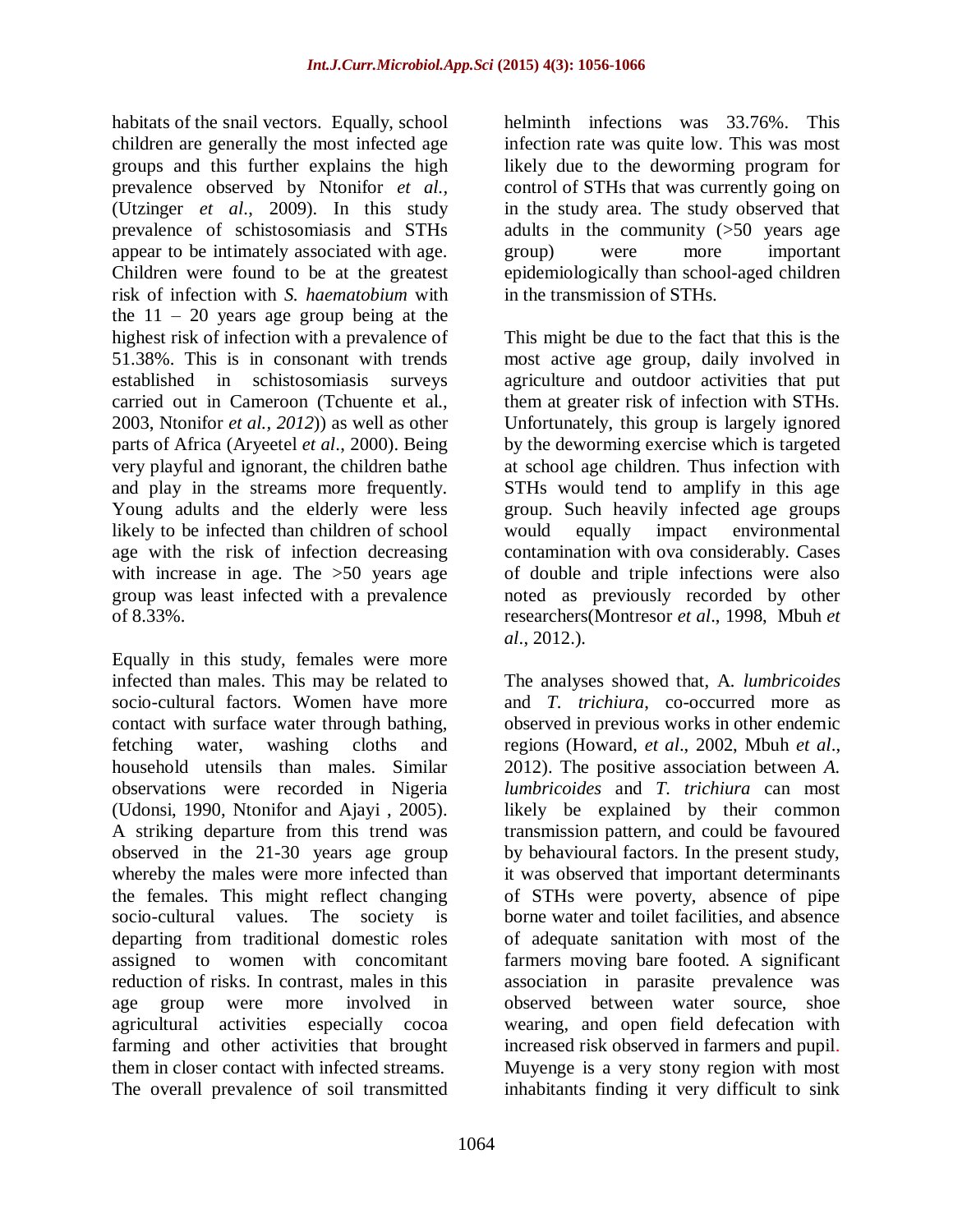pit toilets and even the few pit toilets are very shallow. Indeed, *A. lumbricoides* and *T. trichuria* are both transmitted by the faecal– oral route. The eggs of both species are resistant to environmental hazards and can persist for some time in the environment, in dust, soil and on vegetables. Social and behavioural factors that lead to infection with one species will increase the probability of infection with the other species (Booth and Bundy, 1992).

Although co-infection between urinary schistosomiasis and soil transmitted helminth infections was observed, it was not very common. The study indicated that schistosomes and STHs were independently distributed among the participants in the community. This was probably due to the fact that the transmission dynamics of urinary schistosomiasis and STH infections are different. Thus, although co-infection of schistosomiasis with STH infections was observed, such co-infection cannot markedly affect morbidity. Infection with schistosomiasis, and soil-transmitted helminths (STHs) has been a matter of great public health concern throughout Africa, and the world for decades.

In conclusion, the present study has given an insight on the baseline prevalence and possible effects of helminthiasis in Muyenge. Though, the prevalence of Schistosomiasis and STHs was low, it could as a matter of time increase again considerably if an effective antihelminthiasis strategy is not instituted.

### **Acknowledgements**

The authors appreciate the support and cooperation of the village and quarter heads of Munyenge. Laboratory space and equipment was provided by the Parasitology (Malaria) laboratory, for which the authors are most grateful.

### **References**

- Alemu, A., Atnafu, A., Addis, Z., Shiferaw, Y., Teklu, T., Mathewos, B., Birhan, W., Gebretsadik, S., and Gelaw, B. 2011. Soil transmitted helminths and *schistosoma mansoni* infections among school children in zarima town, northwest Ethiopia, BMC Infectious Diseases. 11:189
- Aryeetel, M.E., Wagatsuma, Y., Yeboah, G., Asante, M., Mensah, G., Nkrumah, F. K., and Kojima, S. 2000. Urinary schistosomiasis in Southern Ghana. Prevalence and morbidity assessment in three (defined) rural areas drained by the Densu River. Parasitology International. 49: 155-163.
- Booth, M., and Bundy, D.A.P. 1992. Comparative prevalence of *Ascaris lumbricoides*, *Trichuris trichiura*, and hookworm infections and the prospects for control. Parasitology. 105: 151–157.
- Christensen, N.O., Gotsche, G., and Frandsen, F. 1984. Parasitological techniques for use in routine Laboratory Maintainance of Schistosomes and used in studies on the epidemiology of Human and Bovine schistosomiasis. Danish Bilhaziasis Laboratory Manual:; pp 112
- Crompton, D.W.T. 1999. How much human helminthiasis is there in the world? Journal of . Parasitology. 3: 397-403.
- Howard, S.C., Donnelly, C.A., Kabatereine, N.B., Ratard, R.C., and Brooker, S. 2002. Spatial and intensity-dependent variations in associations between multiple species helminth infections. Acta Tropica. 83: 141–149.
- Mbuh, J.V., Ntonifor, H.N., and Ojong, J. 2012. The epidemiology of soiltransmitted helminthiasis and protozoan infections in South West Cameroon. Journal of Helminthology. 86(01): 30-37.